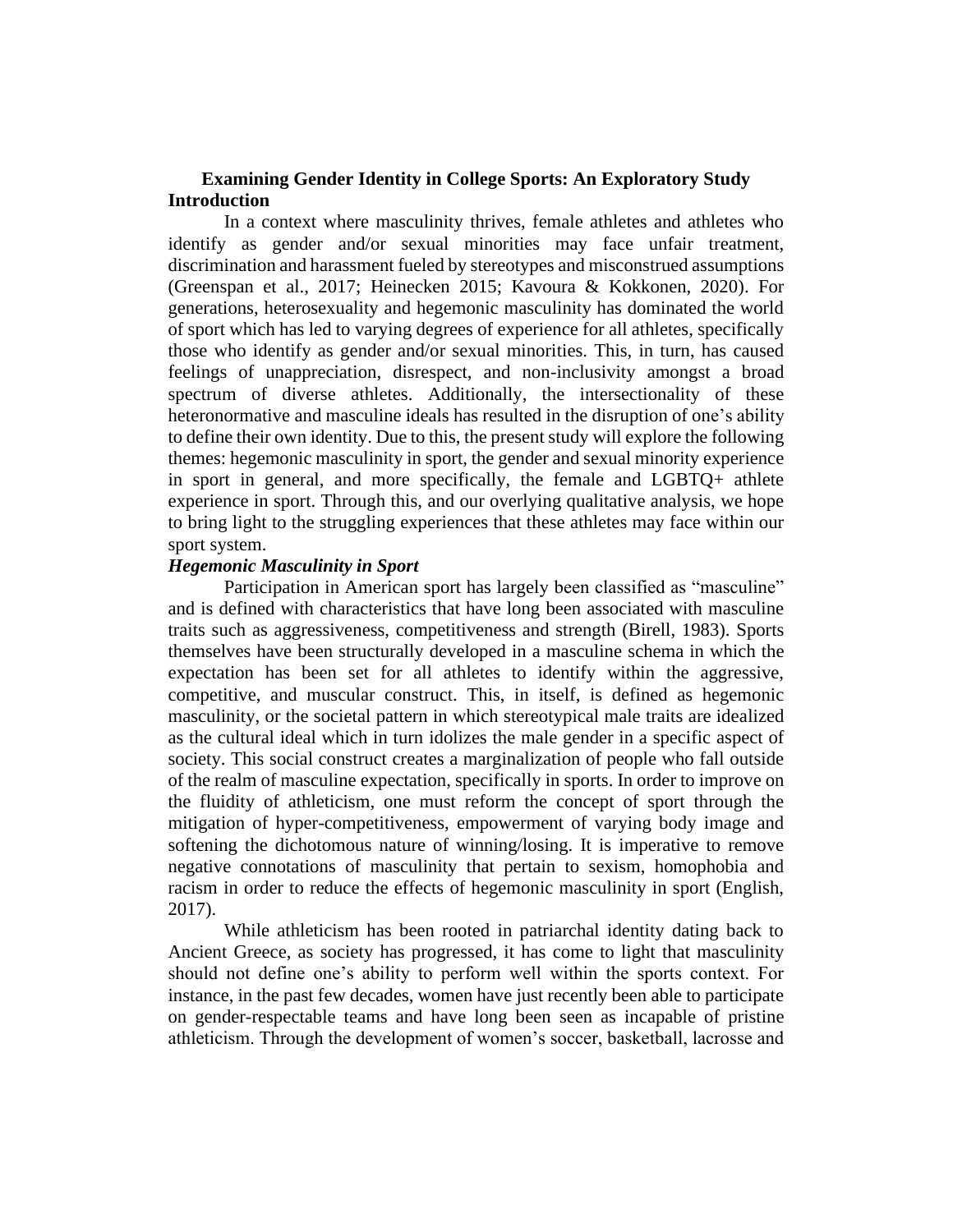other sports teams, they now have the ability to perform in structured and professional environments much like their male counterparts. Furthermore, hegemonic masculinity has also impacted the experience of LGBTQ+ athletes where sexual/gender minorities have been seen as incapable of performing well within the sports context. For example, gay men have long been ostracized by men's sports due the outdated idea that gay men are too feminine for the heterosexually dominated space of men's sports. This idea has been seen as homophobic given that one's sexual and gender identity is fluid amongst all people, even heterosexual men. These examples of the dynamic of hegemonic masculinity within sports culture adds to the definitive nature of the struggle that nonheterosexual, cisgender men may face.

#### *Gender and Sexual Minorities in Sport*

As previously stated, gender and sexual minorities have been historically subjected to institutional and structural disregard in the world of sport. As sports have progressed in varying degrees, the association with sexist, homophobic and transphobic constructs has persisted. In comparison to cisgender, heterosexual men, gender and sexual minority athletes have been discriminated against and treated unequally for centuries. Specifically, Western culture has been built off of structural inequalities that perpetuate the oppression of minorities (Herrick, 2018). Additionally, it has now been found that LGBTQ+ and female athletes have face related stress and discrimination amongst the context of sports due to homophobia, sexism, and exclusion which has resulted in mental and physical health complications like anxiety, depression, substance abuse and suicide (Herrick, 2018). Throughout the sports construct, gender and sexual minority athletes have been seen as incapable of the masculinized idea of athleticism. Additionally, due to the environment present within collegiate athletics, many gender and sexual minority athletes have been forced to hide their identity and face varying obstacles like oppressive laws, social conflict and ostracization.

#### **Female Athletes**

As above mentioned, sports are an arena in which hegemonic masculinity, heterosexual norms and masculine values dominate. In addition, athletics is a field that males have typically pursued in order to achieve this gender role identity and so-called 'masculine ideal'. For female athletes however, participation in sports has historically carried a negative stigma and many view female athletes as inherently "less feminine" putting one's personal identity at odds with society's expectations of gender roles (Czisma et al., 1988). Early socialization of gender norms leads to *gender bias*, stereotypes and misconceptions about roles, behaviors, abilities and experiences unique to men and women, which are not only largely inaccurate, but can also be damaging and extremely restrictive. This rigid adherence to the gender norm can also lead to *gender role conflict* among boys who struggle to uphold this "masculine ideal" and women, such as female athletes, who possess so-called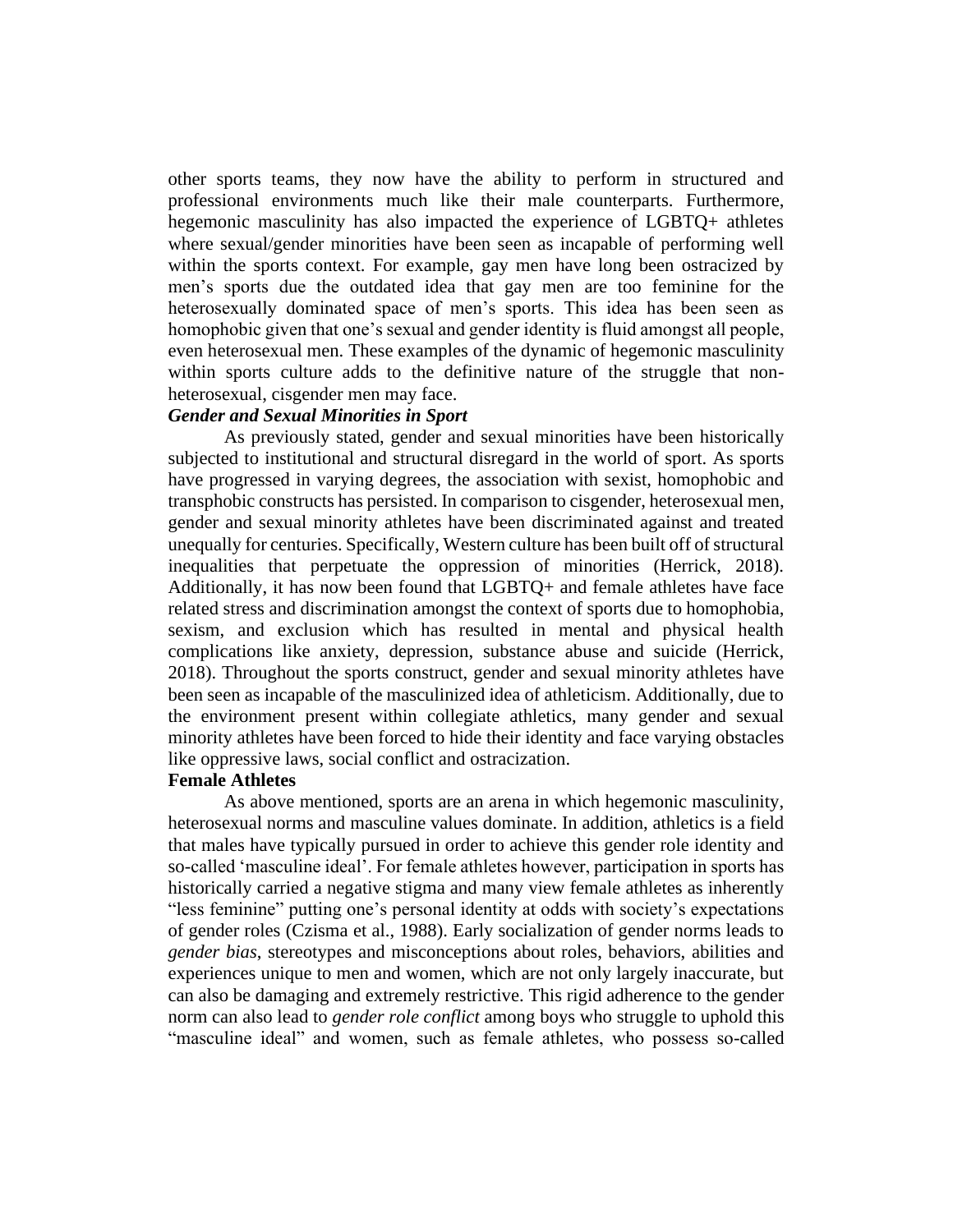"masculine" attributes (APA Guidelines, 2018). Oftentimes, female athletes end up at odds with their athletic identity and their feminine identity, though the two are not, and should not be viewed as, mutually exclusive.

Historically, female athletes have been subject to unfair laws and inequality in various aspects of sport such as sport participation, careers, media coverage, pay etc. With the enactment of Title IX in 1972, there are indeed more female athletes than ever, but inequality is ever-present and the overall culture of sports, including but not limited to positions of power (Head Coach, Manager, Athletics' Director, etc.) and sport consumers more specifically, continues to be male dominated (Steinfeldt et al., 2011). This reinforcing culture of hegemonic masculinity permeates throughout our society and is ultimately embedded in the gender norms with which we are raised.

Media is partially to blame as it portrays female athletes in a way that not only further perpetuates inaccurate representations of female athletes but marginalizes them by emphasizing attractiveness as opposed to athleticism. Many female athletes find the sexist media coverage to be offensive, pointing toward a need for media outlets to focus on athletic accomplishments rather than personal attributes (Knight & Giulano, 2001).

# **LGBTQ+ Athletes**

In a field that values masculine traits, it is no doubt that in addition to female athletes, athletes who identify as LGBTQ+ often experience additional unique challenges. Hemphill and Symons [\(2009,](https://www-tandfonline-com.kean.idm.oclc.org/doi/full/10.1080/13573322.2011.554536) p. 398) describe heterosexism as 'the widespread and often unquestioned assumption that heterosexuality is the natural and the only legitimate form of love, partnership, marriage, or sexual relationship'. Similarly, Sartore and Cunningham (2008) expose patterns of a compulsory heterosexual framework within society and more specifically within sport which encompasses the belief that heterosexuality is the norm and the only legitimate sexual orientation to which all other deviations from this norm are compared (Rich, 1980). The American Psychological Association published guidelines titled Psychological Practice with Boys and Men (2018) in which they posit that society pressures boys to adhere to this idea of *dominant masculinity* and are ostracized when they deviate from this norm.

Among sexual minorities who do not identify as heterosexual individuals, the act of "coming out" can be associated with fear and vulnerability. According to Klein et al. (2015), "coming out" is a social process as opposed to an internal one and can be considered a dynamic and transformational moment in the identity development of LGBTQ+ (lesbian, gay, bisexual, transgender, queer, etc.) individuals. In a society where "homosexuality" was classified as a mental disorder in the Diagnostic and Statistical Manual of Mental Disorders (DSM) up until 1973, the struggle to belong and 'be normal' is still very much at the forefront of identity development among gender and sexual minorities (Drescher, 2015).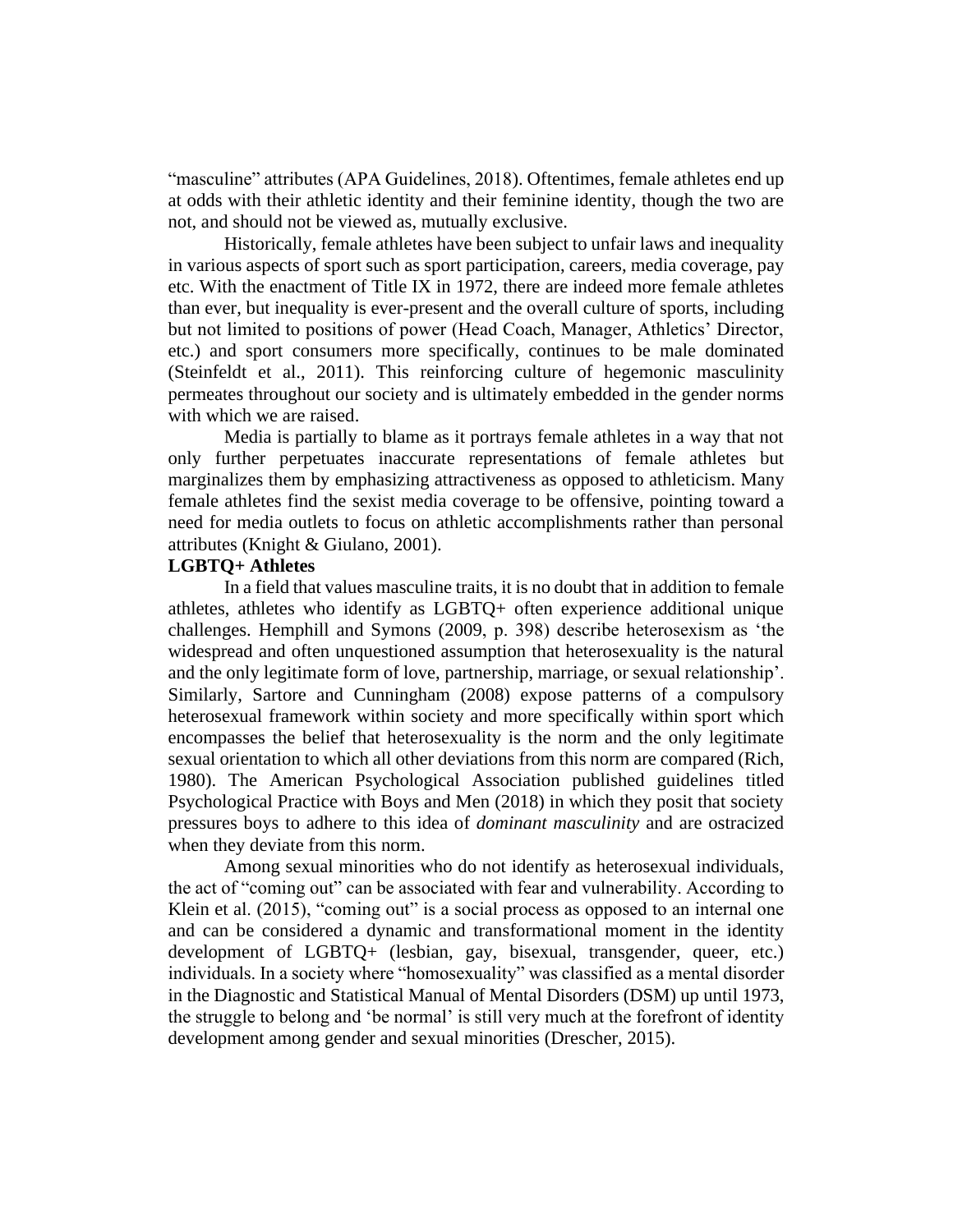In sports, hegemonic masculinity thrives leaving little to no room for those who seemingly deviate from the norm. LGBTQ+ individuals face a myriad of unique challenges such as exclusion and discrimination. The concept of 'athlete' that has become known to society is one that rarely considers intersectionality. Herrick and Duncan (2018) found that LGBTQ+ individuals worry about whether the sport setting is a 'safe place' for them. The majority of participants in their study also felt that they had negative experiences in sports which were dominated by 'toxic masculinity'.

For quite some time, transgender individuals have faced astronomical challenges in regard to their gender identity and its interaction within the world of youth and collegiate sports. In recent news, the Florida legislature, among other states, have proposed and passed laws preventing transgender athletes from participating in school sports programs (Wilson, 2021). Furthermore, in Idaho, legislators signed legislation permitting schools forcefully to examine and investigate the genitals of transgender children and adolescents to determine appropriate gender assigned sports teams (Dooley, 2021). Laws like these have been seen as an infringement of privacy and oppressive in nature. As laws and rules similar to the above become generalized across the country in non-accepting societal institutions, transgender athletes will face further ostracism across all sports programs which will additionally add to the transphobic nature of collegiate sports.

### **Purpose**

The purpose of the current proposed qualitative study is to better understand the experiences of collegiate athletes in the context of their gender identity. We aim to explore the role of gender identity, more specifically within female athletes and athletes who identify as gender and/or sexual minorities, in order to increase support, understanding and resources for these student-athletes on and off the field. By bringing together aspects of the intersection of gender/sexuality and sports, this will allow for a further understanding of the effects of the heterosexual and hegemonic masculine norms within sports communities and subsequent dissemination of resources and proper support to these marginalized groups. **Method**

# *Recruitment of Participants*

An email will be sent to approximately 1100 athletic directors from all NCAA affiliated colleges and universities. Contact information (email addresses) will be obtained from the publicly listed directory on the NCAA website for each college/university. Athletic directors will then be asked to disseminate the call for participation to their coaching staff and student-athlete body. In addition, recruitment email will be sent via the Temple University Sport Psychology Listserv in order to recruit additional participants via collegiate Sport Psychologists.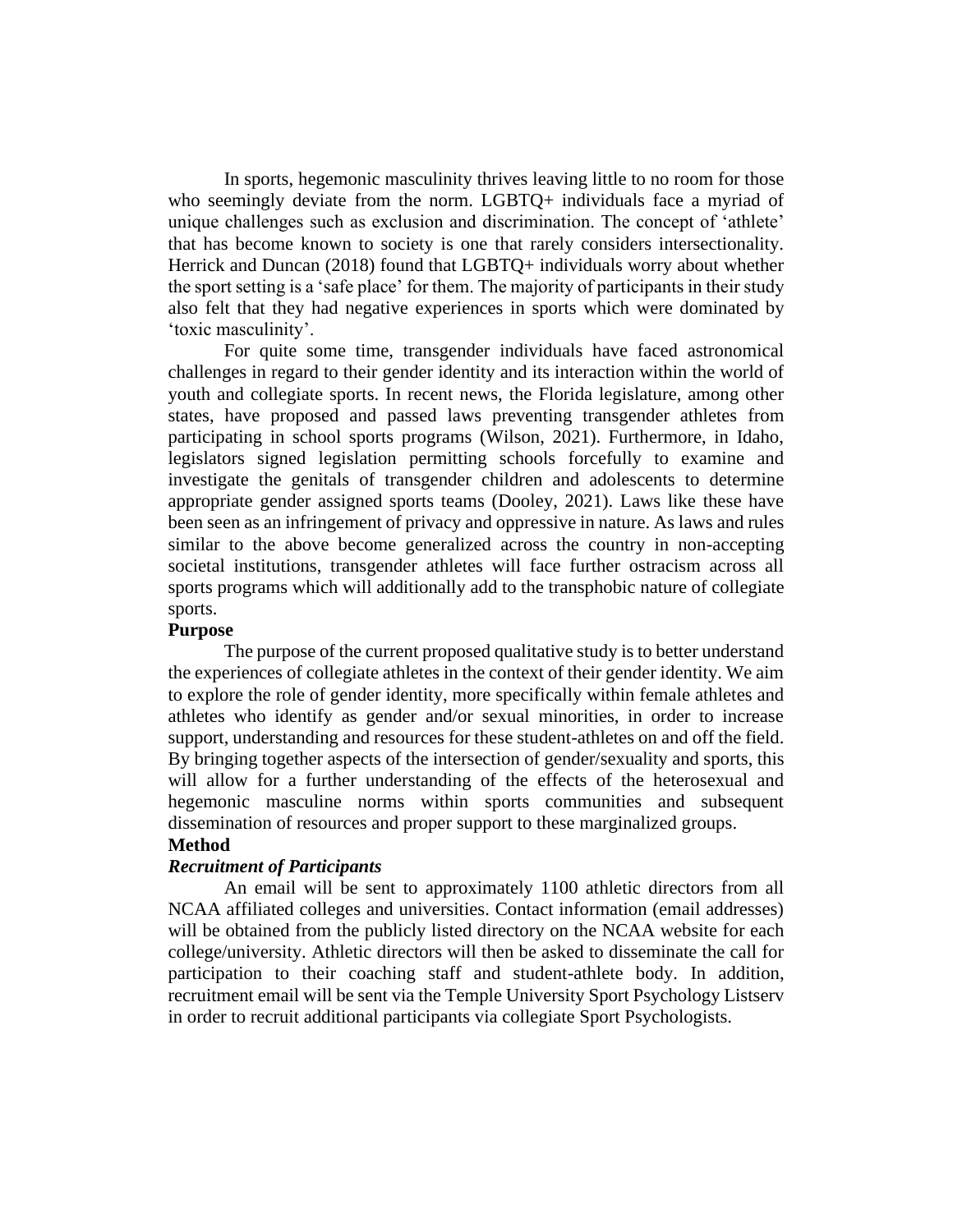#### *Procedure*

After providing informed consent, gender and sexual minority studentathletes will be asked to voluntarily and anonymously complete a 10- to 15-minute online survey via Qualtrics regarding their experience in collegiate athletics as it pertains to their gender identity and/or sexual orientation. Participants will then be asked to provide demographic information regarding their sex, gender identity, sexual orientation, if they identify as transgender, race, ethnicity, age and socioeconomic status. Prompts will be presented in the form of a Likert-style scale in addition to an open-ended format. Student-athletes will also be provided with resources regarding difficult experiences in sport specific to the LGBTQ+ and female athlete community. The study will be submitted for review to the Institutional Review Board (IRB) at Kean University for approval prior to collecting data.

### *Measures*

Participants will be presented with questions on demographic information such as gender, sexual assigned at birth, sexual orientation, race/ethnicity, age.

To measure gender and sex role, items will be taken from two established scales: Sex Role Conflict Scale (Chusmir & Koberg, 1986) and the Athletic Sex Role Conflict Inventory (Sage & Loudermilk, 1979). Each item will be answered on a 5-point scale from "very problematic" to "not problematic at all." Reliability for the Sex Role Conflict scale is high however no internal reliability has been reported for the Athletic Sex Role Conflict Inventory though test-retest reliability is high.

To further explore masculinity and femininity, items will be extracted from the Personal Attributes Questionnaire (PAQ; Spence, Helmreich, & Stapp, 1975) which originally consists of 24 masculine (e.g., aggressive, active, independent) and feminine (e.g., gentle, emotional, warm) traits. Participants rate each item from 1 (less self-relevant) and 5 (more self-relevant). The questionnaire has satisfactory reliability (Helmreich et al., 1981) and is a widely used measure of gender role orientation. In addition to the PAQ, the 4-item Sexual Identity Scale (SIS; Stern et al. 1987) will be used to measure self-perceived sexual identity. Scores range from 100 (very masculine) to 500 (very feminine). Sexual Identity is derived by averaging the midpoints of the measure's four sex dimensions: (I Feel, I Look, I Do, My Interests). Reliability and both convergent and divergent validity is found to be high (Stern et al. 1987).

In terms of overall well being**,** the Satisfaction with Life Scale (SWLS; Diener et al., 1985) will be used to assess one's overall subjective well-being. This brief, five-item measure uses a 7-point Likert scale ranging from "strongly disagree" to "strongly agree." The scale has high internal consistency and test-retest reliability. The scales measure perceived well-being in addition to convergence of peer- and self-report measures of subjective satisfaction with life which has been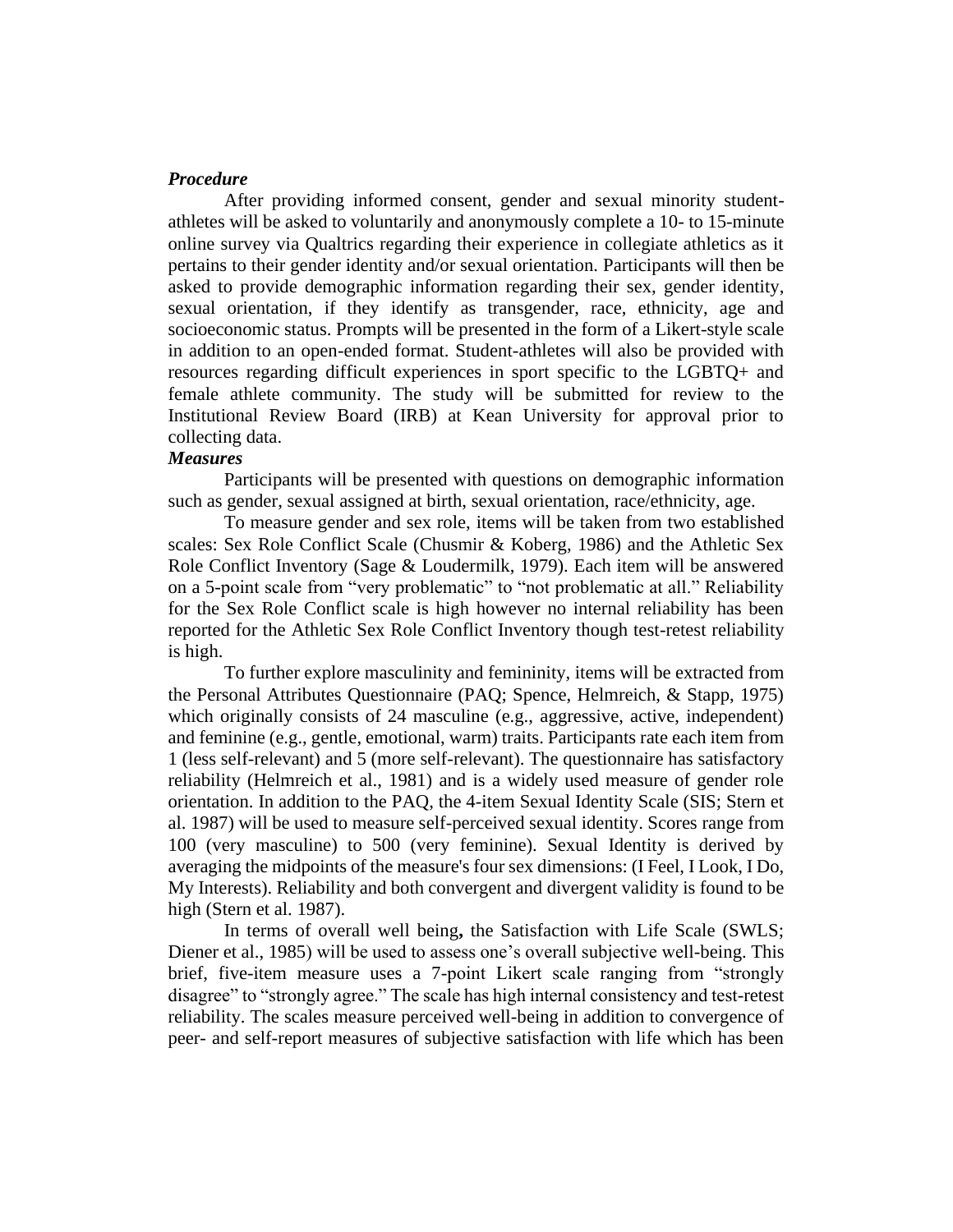found to correlate moderately to highly with SWLS scores (Pavot et al., 1991). In addition, items from the Rosenberg Self-Esteem Scale (RSES; [Rosenberg, 1965\)](https://www-sciencedirect-com.kean.idm.oclc.org/science/article/pii/S0191886916311175#bb0215) will be used to measure global self-esteem on a 10-point Likert scale. The measure has reported high internal consistency [\(Gray-Little et al., 1997\)](https://www-sciencedirect-com.kean.idm.oclc.org/science/article/pii/S0191886916311175#bb0110) and test-retest reliability [\(Fleming & Courtney, 1984;](https://www-sciencedirect-com.kean.idm.oclc.org/science/article/pii/S0191886916311175#bb0090) [McCarthy & Hoge, 1984\)](https://www-sciencedirect-com.kean.idm.oclc.org/science/article/pii/S0191886916311175#bb0145).

Lastly, The Barriers to Physical Activity and Sport Questionnaire for LGBTQ+ persons (BPASQ-LGBTQ+; Úbeda-Colomer et al., 2020) will be utilized to measure barriers to physical activity and sports in LGBTQ+ people as well as reveal the complex and intersectional relationships between those barriers. The BPASQ-LGBTQ+ is valid and reliable and contains 17 items that encompass all spectrums of sexuality and gender and measures barriers to physical activity using a socio-ecological model.

## **Anticipated Results**

Gender and sexual identity are constructs that range on broad spectrums. Through the qualitative study of the experiences of student athletes who identify as gender and/or sexual minorities, it is hoped to bring light to the struggles that these populations may face. It is hoped that the study will not only receive adequate responses, but that the responses will be representative and diverse in demographics such as gender, sexual orientation, race/ethnicity, age etc. It is anticipated that a majority of these student-athletes will endorse varying struggles within their sports communities in regard to the relationship between their sport and gender and/or sexual identity. It is a goal that our findings will help to increase understanding of these populations as well as increase support and resources.

An analysis will be conducted through various approaches. First and foremost, the proposed study itself will be derived from a mixed methods approach. Using aspects of qualitative and quantitative measures, participants will be assessed in a variety of ways in order to determine statistical and experiential discussions. As stated before, participants will be given various Likert-style questionnaires as well as open-ended survey questions so that participants can provide directly quoted information to illustrate their experiences. Additionally, we will be enlisting the paradigm of critical theory in order to support our basis of analysis (Grbich, 2013). This framework is designed to focus on societal class and power where the researchers locate and ameliorate instances of oppression through their research. Given that our proposed research will focus on the experiences of gender/sexual minorities within sport, we hope to focus our research on eliminating the oppression that they may face in largely hegemonic masculine and heteronormative spaces. Finally, throughout our analysis, we propose to work directly within the framework of a social justice and equity lens. As our research has become deeply rooted in social justice, we hope to provide emphasis on these issues through analysis rather than just providing numbers to research embodiments. Through the intersectionality of research and social justice, one may be able to empower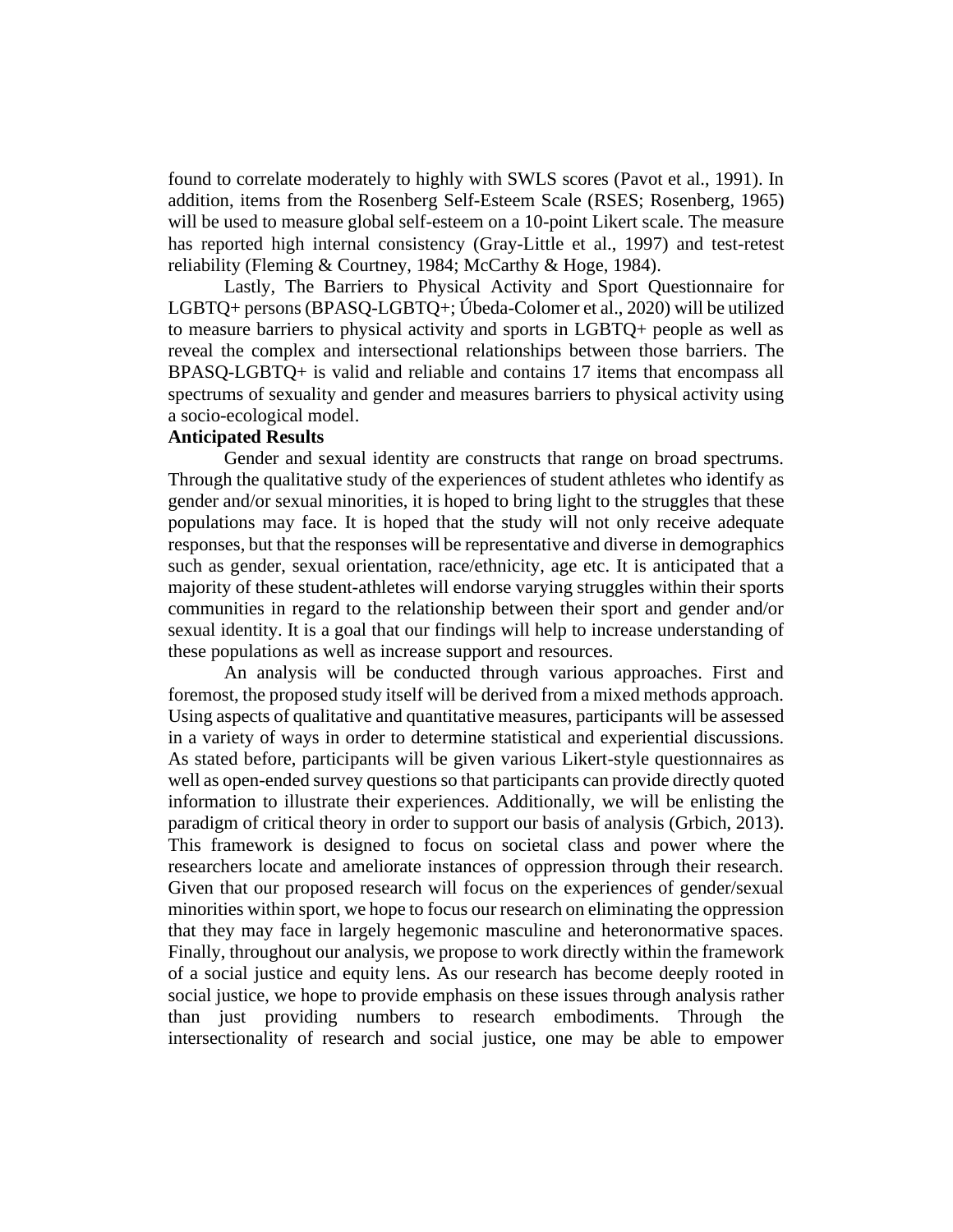individuals who are facing historical marginalization and create a platform that does not just entertain research or social justice individually but combined as a full effort towards the betterment of society. Through the combination of these approaches, we believe that this will best fit our analysis of data and process of understanding experiences in order to fully inform our future implications and ultimately implement change.

# **Anticipated Discussion**

#### *Implications*

Given that our analysis will focus on the critical theory paradigm and social justice/equity lens, this proposed study will serve as a platform/guide in order to identify trends within collegiate sports amongst gender/sexual minorities. As we assess and create overlapping trends from various interviews and survey responses, we will be able to use these trends to bring to light the experiences that may go unseen or unheard. Through the uncovering of these trends and results, varying recommendations are hoped to be created in order to provide a general consensus in regard to sport reform, as well as a guide for athletic directors and coaches to implement in their respective programs. Given that we expect that gender/sexual minority athletes will endorse difficulty with their collegiate sport experience, we hope that this study and future research will have a lasting effect in creating safe spaces for all athletes. Through our research, we will additionally be able to bring awareness to the toxic masculine and heteronormative practices that are engrained in our present collegiate sports systems. Finally, the results of our proposed research will also allow us to assess the mental health effects of hegemonic masculinity and heterosexually dominated spaces on gender/sexual minorities. While these implications might be limited, we hope to define further cultural and societal change that our proposed study will help create thereafter. *Limitations*

As with all studies, this proposed study is subject to some limitations. First, though results will be anonymous and de-identified, with the very nature of the population of study, it is possible that many student-athletes who identify as LGBTQ+ may not want to participate in the study if they are not yet "out" for fear of exposing themselves. In addition, coaches and athletic directors may not choose to participate in this study or distribute the surveys to their student athletes due to historically negative views regarding social justice for female/LGBTQ+ equality. This could have a direct impact on access to athletes which would prevent us from creating a representative sample of all athletes across the country. Finally, given the hegemonic masculinity, sexism and homophobia that takes place in sports, the sample in which we may develop may be less representative of high school and youth sport gender/sexual minority experiences given that these negative conditions may prevent athletes from participating in collegiate sports. This could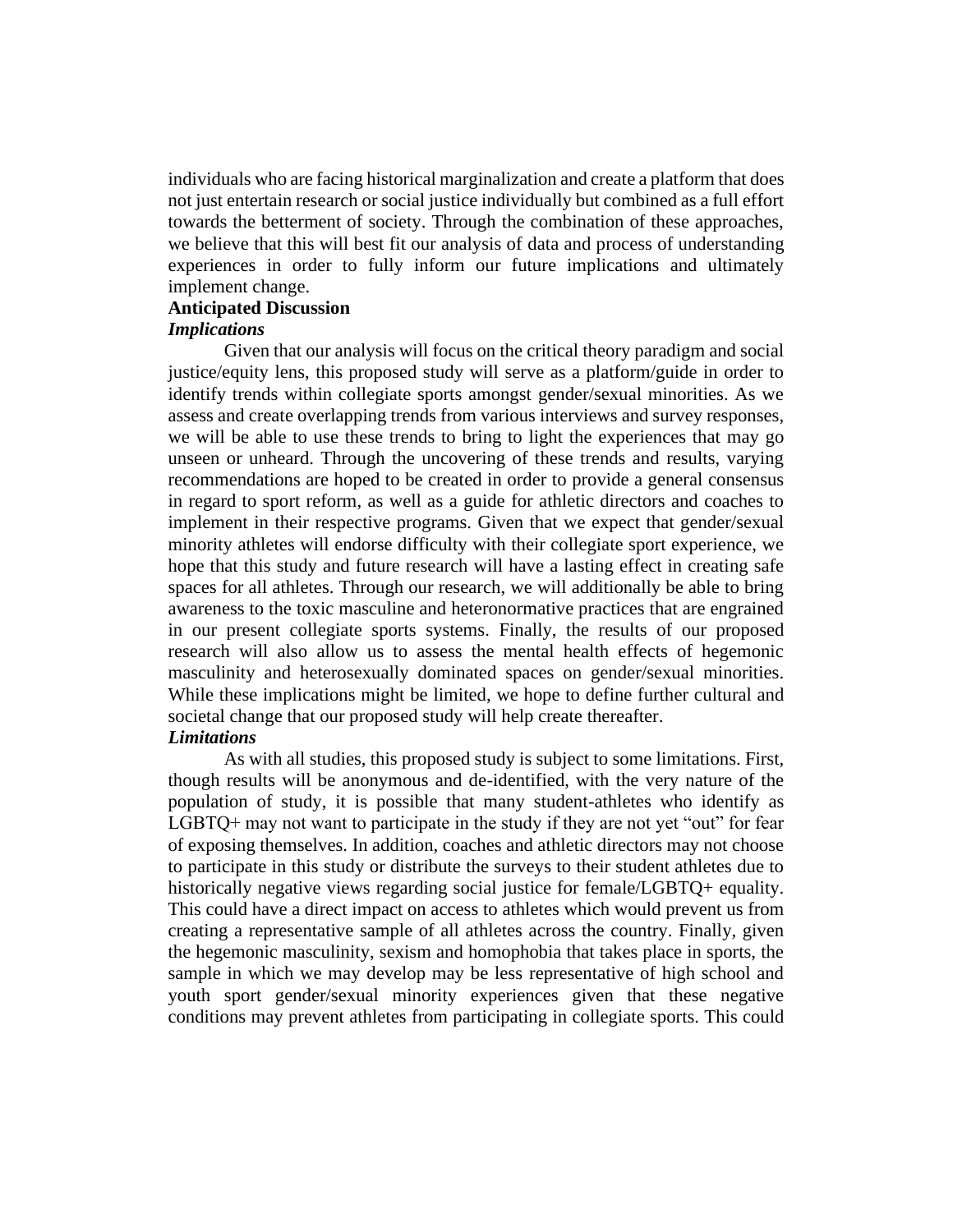actually be assessed in future research in order to understand this environment and how it affects access to collegiate competition.

# *Future Directions*

While our study will gather information on race, future studies should look into further classifications of ethnicity as it relates to one's identity. The intersectionality of race/ethnicity poses further opportunity for "othering" as well as microaggressions, exclusion and discrimination among student-athletes and especially among gender and sexual minority student-athletes. In addition, future studies should further assess specific identities among the LGBTQ+ umbrella as there is much variation among lesbian, gay, bisexual, transgender, queer, etc. identifying individuals and their experiences as athletes. In particular, more research is warranted concerning transgender athletes as the transition across the gender binary presents the sporting industry at large with many considerations and modern legislation. Finally, future research should also emphasize the importance of socioeconomic status. Given that well off, upper income (especially Western, educated, industrialized, rich and democratic (WEIRD)) individuals may have higher access to various goods and services, this may affect the way they are seen and regarded within sport and society. Due to this, future research could see if there are experiential differences between gender and sexual minorities on a basis of socioeconomic status.

# **Conclusion**

Currently, the world of sports is dominated by hegemonic masculinity and heterosexual norms leaving little room for fluid identity development among female and LGBTQ+ athletes. Through a critical theory lens and a mixed methods approach, it is hoped that the experiences of the marginalization of gender and sexual minority athletes, more specifically, female and LGBTQ+ collegiate athletes are better understood and consequently met with appropriate support and resource allocation.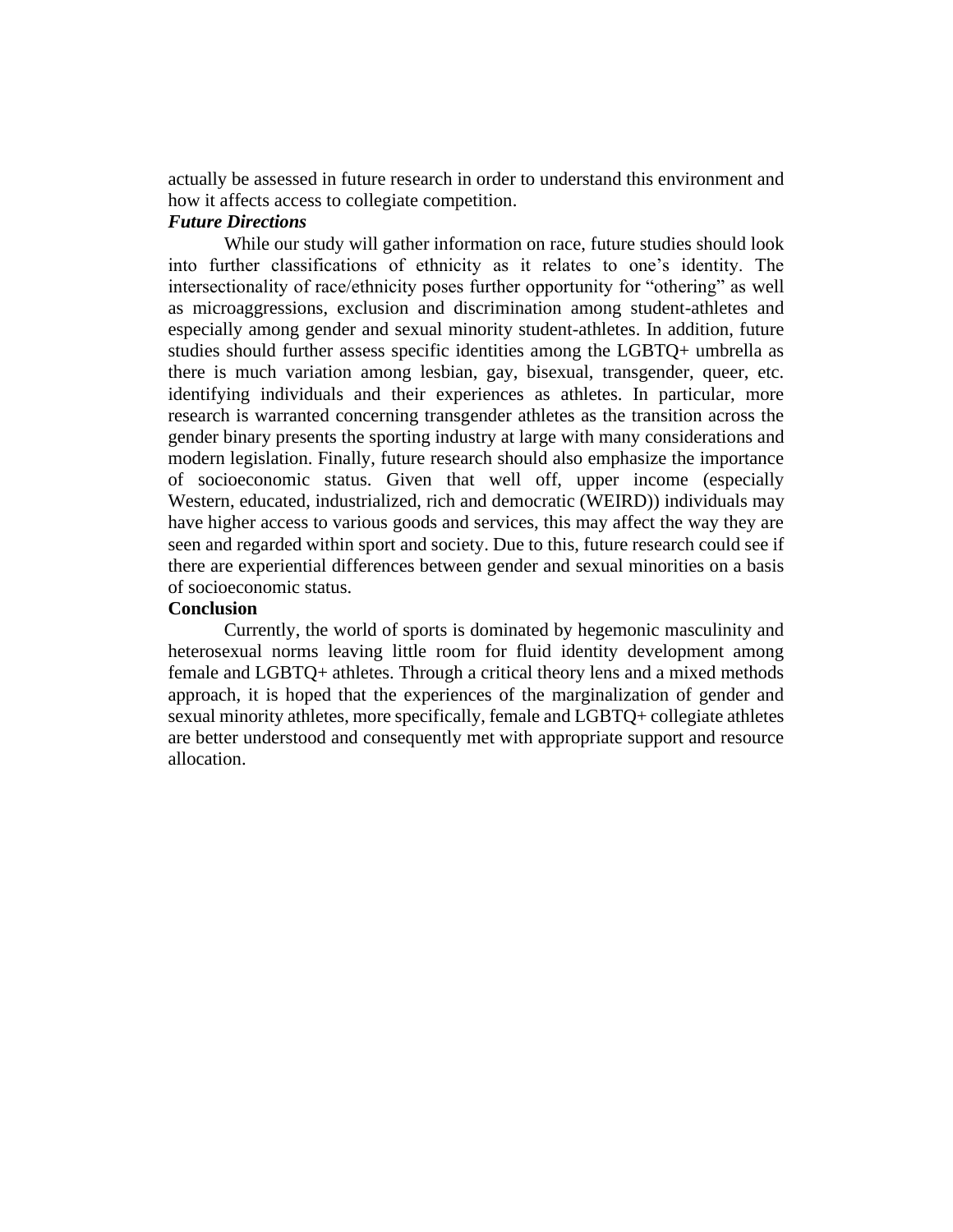#### **References**

- *APA Guidelines for Psychological Practice with Boys and Men: (505472019- 001)*. (2018). [Dataset]. American Psychological Association[.](https://doi.org/10.1037/e505472019-001) <https://doi.org/10.1037/e505472019-001>
- Birrell, S. (1983). The psychological dimensions of female athletic participation. In M. Boutilier & L. San Giovanni (Eds.), The sporting woman, (pp. 49- 91) Champaign, IL: Human Kinetics.
- Chusmir, L. H., & Koberg, C. S. (1986a). Dual sex role identity and its relationship to sex role conflict. The Journal of Psychology, 124, 545-555.
- Czisma, K., Wittig, A., & Schurr, K. (1988). Sport stereotypes and gender. Journal of Sport and Exercise Psychology, 10, 62-1 A.
- Dawn Heinecken (2015) "So Tight in the Thighs, So Loose in the Waist", Feminist Media Studies, 15:6, 1035-1052, DOI: [10.1080/14680777.2015.1033638](https://doi.org/10.1080/14680777.2015.1033638)
- Diener, E. D., Emmons, R. A., Larsen, R. J., & amp; Griffin, S. (1985). The satisfaction with life scale. Journal of personality assessment, 49(1), 71- 75.
- Dooley, D. (2021, February 16). Laws requiring genital examinations for transgender youth have no place in sports or society. Retrieved May 02, 2021, from https://deadspin.com/laws-requiring-genital-examinations-fortransgender-you-1846283294
- Drescher, J. (2015). Out of dsm: depathologizing homosexuality. *Behavioral Sciences*, *5*(4), 565–575.<https://doi.org/10.3390/bs5040565>
- English, C. (2017). Toward sport reform: Hegemonic masculinity and reconceptualizing competition. *Journal of the Philosophy of Sport, 44*(2), 183-198. doi:10.1080/00948705.2017.1300538
- [Fleming and Courtney, 1984](https://www-sciencedirect-com.kean.idm.oclc.org/science/article/pii/S0191886916311175#bbb0090) J.S. Fleming, B.E. Courtney The dimensionality of self-esteem: II. Hierarchical facet model for revised measurement scales Journal of Personality and Social Psychology, 46 (1984), pp. 404-421
- [Gray-Little et al., 1997](https://www-sciencedirect-com.kean.idm.oclc.org/science/article/pii/S0191886916311175#bbb0110) B. Gray-Little, V.S. Williams, T.D. Hancock An item response theory analysis of the Rosenberg Self-Esteem Scale Personality and Social Psychology Bulletin, 23 (5) (1997), pp. 443-451
- Grbich, C. (2013). *Qualitative data analysis: An introduction*. London: SAGE Publications.
- Greenspan, S. B., Griffith, C., & Murtagh, E. F. (2017). LGBTQ youths' school athletic experiences: a 40-year content analysis in nine Flagship journals. *Journal of LGBT issues in counseling*, *11*(3), 190-200.
- Helmreich, R. L., Spence, J. T., & Wilhelm, J. A. (1981). A psychometric analysis of the Personal Attributes Questionnaire. *Sex Roles*, *7*(11), 1097- 1108.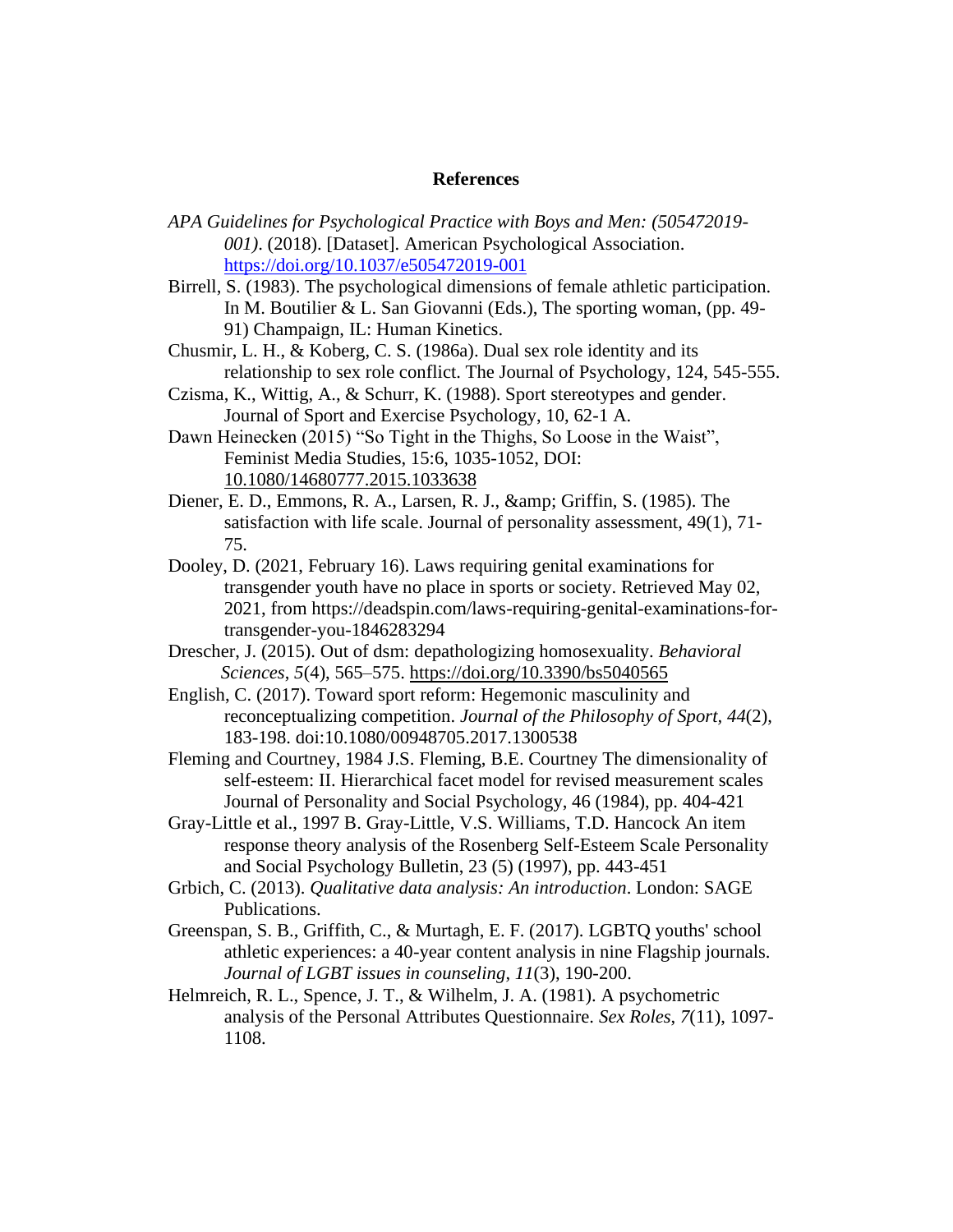- Hemphill, D., & Symons, C. (2009). Sexuality matters in physical education and sport studies. *Quest*, *61*(4), 397-417.
- Herrick, S. S., & Duncan, L. R. (2018). A qualitative exploration of lgbtq+ and intersecting identities within physical activity contexts. *Journal of Sport and Exercise Psychology, 40*(6), 325-335. doi:10.1123/jsep.2018-0090
- Kavoura, A., & Kokkonen, M. (2020). What do we know about the sporting experiences of gender and sexual minority athletes and coaches? A scoping review. *International Review of Sport and Exercise Psychology*, 1-27.
- Klein, K., Holtby, A., Cook, K.,  $\&$  Travers, R. (2015). Complicating the coming out narrative: becoming oneself in a heterosexist and cissexist world. *Journal of Homosexuality*, *62*(3), 297–326. <https://doi.org/10.1080/00918369.2014.970829>
- Knight, J. L., & Giuliano, T. A. (2001). He's a Laker; she's a "looker": The consequences of gender-stereotypical portrayals of male and female athletes by the print media. *Sex roles*, *45*(3), 217-229.
- [McCarthy and Hoge, 1984](https://www-sciencedirect-com.kean.idm.oclc.org/science/article/pii/S0191886916311175#bbb0145) J.D. McCarthy, D.R. Hoge The dynamics of self esteem and delinquency American Journal of Sociology, 90 (1984), pp. 396-412.
- Pavot, W., Diener, E. D., Colvin, C. R., & amp; Sandvik, E. (1991). Further validation of the Satisfaction with Life Scale: Evidence for the crossmethod convergence of well-being measures. Journal of personality assessment, 57(1), 149-161.
- Rich, A. (1980). Compulsory heterosexuality and lesbian existence. Signs: A Journal of Women in Culture and Society, 5, 631–660.
- [Rosenberg, 1965](https://www-sciencedirect-com.kean.idm.oclc.org/science/article/pii/S0191886916311175#bbb0215) M. Rosenberg Society and the adolescent self-image Princeton UniversityPress, Princeton, NJ (1965)
- Sage, G., & Loudermilk, S. (1979). The female athlete and role conflict. Research Quarterly, 50, 88-96.
- Sartore, M. L., & Cunningham, G. B. (2009). Gender, sexual prejudice and sport participation: implications for sexual minorities. *Sex Roles*, *60*(1-2), 100– 113.<https://doi.org/10.1007/s11199-008-9502-7>
- Spence, J. T, Helmreich, R., & Stapp, J. (1975). Ratings of self and peers on sex role attributes and their relations to self-esteem and conceptions of masculinity and femininity. Journal of Personality and Social Psychology, 32, 29
- Steinfeldt, J. A., Zakrajsek, R., Carter, H., & Steinfeldt, M. C. (2011). Conformity to gender norms among female student-athletes: Implications for body image. Psychology of Men & Masculinity, 12(4), 401–416. https://doi.org/10.1037/a0023634
- Stern, B. B., Barak, B., & Gould, S. J. (1987). Sexual identity scale: a new self